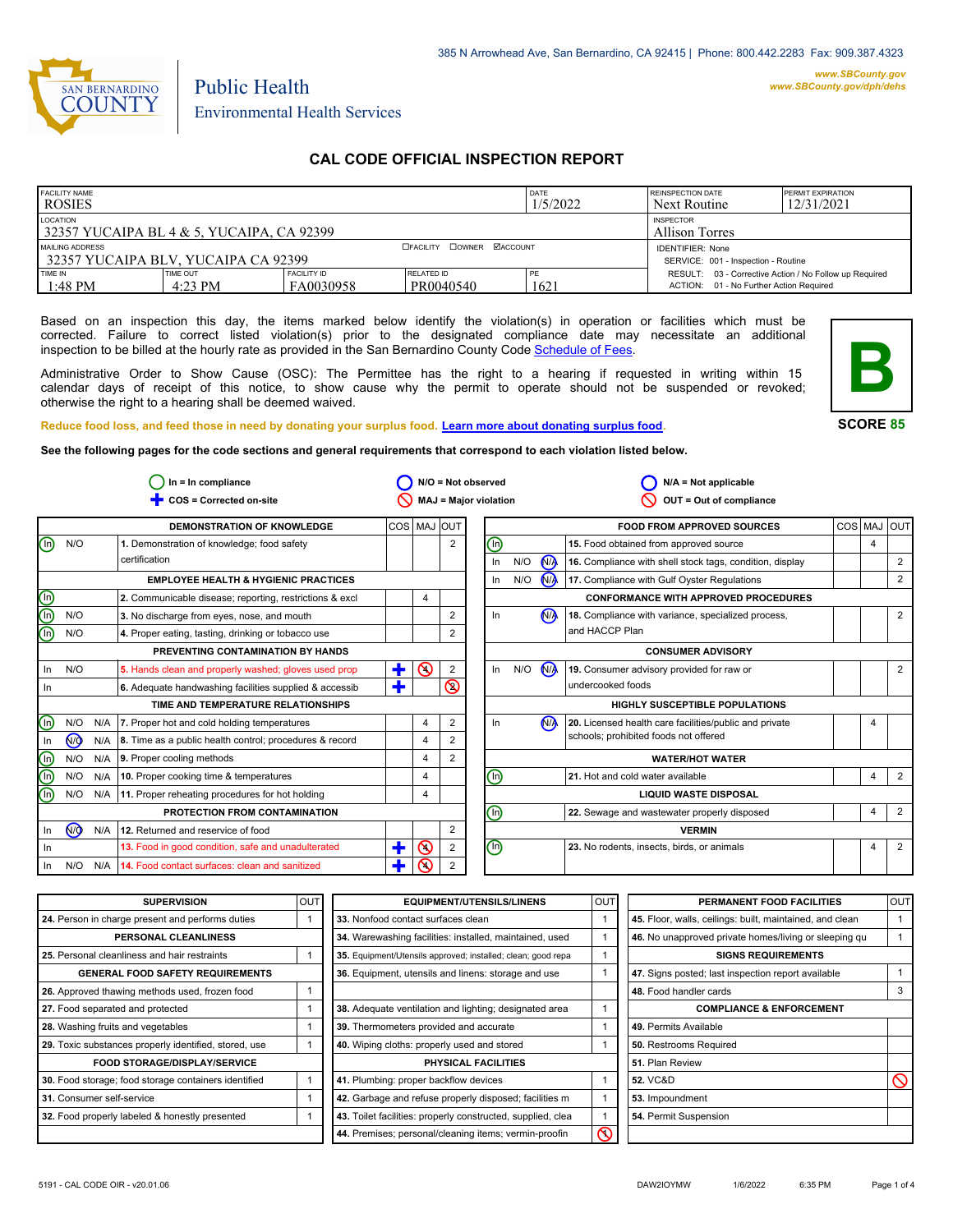

# **CAL CODE OFFICIAL INSPECTION REPORT**

| <b>FACILITY NAME</b><br><b>ROSIES</b>                                                                                                                                                                                                                                                                                                                                                                                                                                                                                                                                                                                                                                                                                                                                                                                                              |                                                                                       |                                                                                                                                                                                                                   | DATE<br>1/5/2022                          |              |  |  |
|----------------------------------------------------------------------------------------------------------------------------------------------------------------------------------------------------------------------------------------------------------------------------------------------------------------------------------------------------------------------------------------------------------------------------------------------------------------------------------------------------------------------------------------------------------------------------------------------------------------------------------------------------------------------------------------------------------------------------------------------------------------------------------------------------------------------------------------------------|---------------------------------------------------------------------------------------|-------------------------------------------------------------------------------------------------------------------------------------------------------------------------------------------------------------------|-------------------------------------------|--------------|--|--|
| LOCATION<br>32357 YUCAIPA BL 4 & 5, YUCAIPA, CA 92399                                                                                                                                                                                                                                                                                                                                                                                                                                                                                                                                                                                                                                                                                                                                                                                              |                                                                                       |                                                                                                                                                                                                                   | <b>INSPECTOR</b><br><b>Allison Torres</b> |              |  |  |
|                                                                                                                                                                                                                                                                                                                                                                                                                                                                                                                                                                                                                                                                                                                                                                                                                                                    |                                                                                       | 5. HANDS CLEAN AND PROPERLY WASHED; GLOVES USED PROPERLY                                                                                                                                                          | 71                                        | <b>MAJOR</b> |  |  |
| <b>POINTS</b>                                                                                                                                                                                                                                                                                                                                                                                                                                                                                                                                                                                                                                                                                                                                                                                                                                      | Compliance date not specified<br>Complied on 1/5/2022<br><b>Violation Reference -</b> | Inspector Comments: Observed employee wash their hands and use a wet cloth that was stored in the sink<br>to dry them. Employee then walked over to food preparation area to begin to prepare food.               |                                           |              |  |  |
|                                                                                                                                                                                                                                                                                                                                                                                                                                                                                                                                                                                                                                                                                                                                                                                                                                                    |                                                                                       | Ensure that all employees use proper hand washing techniques by drying their hands with a dry single use<br>paper towel or approved drying device, i.e Air dryer.                                                 |                                           |              |  |  |
|                                                                                                                                                                                                                                                                                                                                                                                                                                                                                                                                                                                                                                                                                                                                                                                                                                                    |                                                                                       | Note: Prior to beginning food preparation, employee was stopped and asked to properly wash and dry their<br>hands. Employee was also asked to remove wet cloth and ensure nothing is stored in hand washing sink. |                                           |              |  |  |
|                                                                                                                                                                                                                                                                                                                                                                                                                                                                                                                                                                                                                                                                                                                                                                                                                                                    |                                                                                       | Corrected on site.                                                                                                                                                                                                |                                           |              |  |  |
| Violation Description: Employees are required to wash their hands: before beginning work; before handling food / equipment / utensils; as often as<br>necessary, during food preparation, to remove soil and contamination; when switching from working with raw to ready to eat foods, after touching body parts;<br>after using toilet room; or any time when contamination may occur. Gloves shall be worn if an employee has cuts, wounds, fake nails, nail polish, and/or<br>rashes. Gloves are to be used for no more than one task. Employees are not to wrap or package leftover food using bare hands or unclean utensils. Hand<br>sanitizers may be used after proper hand washing. Employees handling food must have fingernails that are trimmed, cleanable, and smooth. (113952,<br>113953.3, 113953.4, 113961, 113968, 113973 (b-f)) |                                                                                       |                                                                                                                                                                                                                   |                                           |              |  |  |
|                                                                                                                                                                                                                                                                                                                                                                                                                                                                                                                                                                                                                                                                                                                                                                                                                                                    | More Information: https://youtu.be/NznA3hglcss                                        |                                                                                                                                                                                                                   |                                           |              |  |  |
|                                                                                                                                                                                                                                                                                                                                                                                                                                                                                                                                                                                                                                                                                                                                                                                                                                                    |                                                                                       | 13. FOOD IN GOOD CONDITION, SAFE AND UNADULTERATED                                                                                                                                                                | Z۱                                        | <b>MAJOR</b> |  |  |
| <b>POINTS</b>                                                                                                                                                                                                                                                                                                                                                                                                                                                                                                                                                                                                                                                                                                                                                                                                                                      | Compliance date not specified                                                         | Inspector Comments: Observed one (1) container of peeled garlic in the walk in refrigerator to have mold                                                                                                          |                                           |              |  |  |

**Complied on 1/5/2022 Violation Reference - HSC - 113967, 113976,**

**Inspector Comments:** Observed one (1) container of peeled garlic in the walk in refrigerator to have mold growth on multiple cloves throughout container. Additionally multiple personal food items stored in same area were observed to have mold growth on them. All other food in walk in refrigerator were checked and verified and showed no signs of adulteration or mold growth.

Ensure all food is maintained in good condition and is unadulterated.

Note: Operator voluntary discarded all food items listed above. See VC & D.

Corrected on site

**Violation Description:** All food shall be manufactured, produces, prepared, compounded, packed, transported, kept for sale, and served so as to be pure and free from adulteration and spoilage. Any food is adulterated if it bears or contains any poisonous or deleterious substance that may render it impure or injurious to health. (113967, 113976, 113980, 113988, 113990, 114035, 114254(c), 114254.3)

**More Information: <https://youtu.be/JrRQVxqDXy4>**

## **14. FOOD CONTACT SURFACES: CLEAN AND SANITIZED** ê**! MAJOR** ê**!**



**4**

**Inspector Comments:** Observed sanitizer in 3 compartment ware washing sink to have insufficient level of sanitizer. Sanitizer level measured at 10 ppm for bleach. Active ware washing was observed at this time. Upon questioning dishwasher was able to provide sufficient knowledge on proper ware washing procedures and concentrations but was unable to provide test strips at time of inspection.

Ensure when using bleach as sanitizer concentration must be maintained at 100 ppm or above.

Note: Dishwasher added additional bleach and new concentration measured at 100 ppm.

Corrected on site

**Violation Description:** All food contact surfaces of utensils and equipment shall be clean and sanitized. (113984(e), 114097, 114099.1, 114099.4, 114099.6, 114101 (b-d), 114105, 114109, 114111, 114113, 114115 (a, b, d), 114117, 114125(b), 114135, 114141)

**More Information: <https://youtu.be/Gz6zPqZtv2s>**

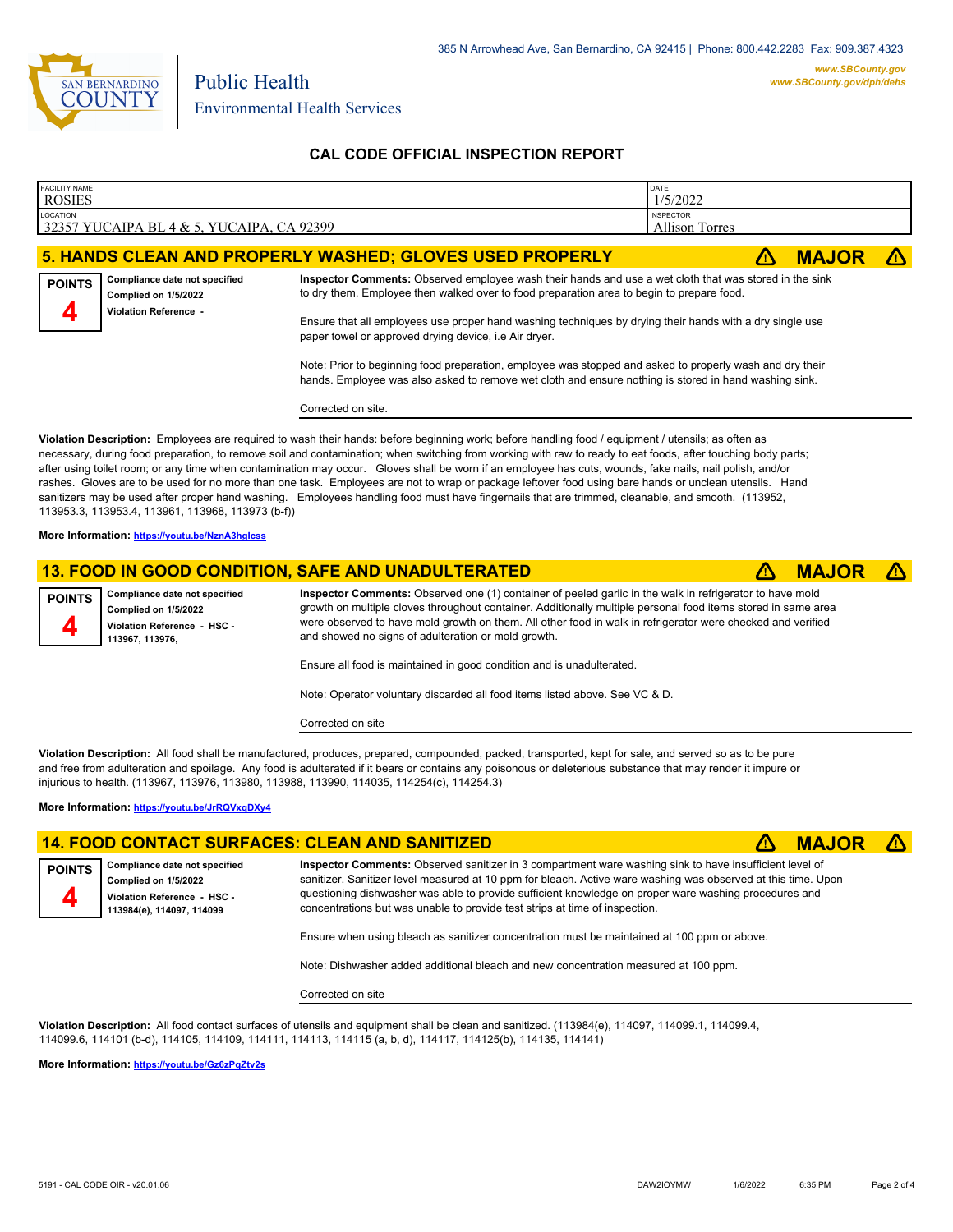

Environmental Health Services

Public Health

# **CAL CODE OFFICIAL INSPECTION REPORT**

| <b>FACILITY NAME</b><br><b>ROSIES</b>                                                                                                                                                                                                                                                                                                                                                                                                                                     |                                                                                                                      |                                                                                | DATE<br>1/5/2022                          |  |  |  |  |
|---------------------------------------------------------------------------------------------------------------------------------------------------------------------------------------------------------------------------------------------------------------------------------------------------------------------------------------------------------------------------------------------------------------------------------------------------------------------------|----------------------------------------------------------------------------------------------------------------------|--------------------------------------------------------------------------------|-------------------------------------------|--|--|--|--|
| <b>LOCATION</b><br>32357 YUCAIPA BL 4 & 5, YUCAIPA, CA 92399                                                                                                                                                                                                                                                                                                                                                                                                              |                                                                                                                      |                                                                                | <b>INSPECTOR</b><br><b>Allison Torres</b> |  |  |  |  |
| <b>6. ADEQUATE HANDWASHING FACILITIES SUPPLIED &amp; ACCESSIBLE</b>                                                                                                                                                                                                                                                                                                                                                                                                       |                                                                                                                      |                                                                                |                                           |  |  |  |  |
| Compliance date not specified<br><b>POINTS</b><br>Complied on 1/5/2022                                                                                                                                                                                                                                                                                                                                                                                                    | Inspector Comments: Observed hand wash sink next to food prep sink to be blocked by two large containers<br>of rice. |                                                                                |                                           |  |  |  |  |
|                                                                                                                                                                                                                                                                                                                                                                                                                                                                           | Violation Reference -                                                                                                | Ensure hand wash sinks remain unobstructed and easily accessible at all times. |                                           |  |  |  |  |
|                                                                                                                                                                                                                                                                                                                                                                                                                                                                           |                                                                                                                      | Note: Operator placed containers of rice in a different location.              |                                           |  |  |  |  |
|                                                                                                                                                                                                                                                                                                                                                                                                                                                                           |                                                                                                                      | Corrected on site                                                              |                                           |  |  |  |  |
|                                                                                                                                                                                                                                                                                                                                                                                                                                                                           |                                                                                                                      | This is a repeat violation.                                                    |                                           |  |  |  |  |
| Violation Description: Handwashing soap and towels or drying device shall be provided in dispensers; dispensers shall be maintained in good repair.<br>(113953.2) Adequate facilities shall be provided for hand washing. (113953, 113953.1, 114067(f)). Handwashing sink is not separated from a warewashing<br>sink by a 6 inch high metal splashguard or 24 inch separation. (113953) Handwashing sinks shall not be obstructed, inaccessible, used improperly or kept |                                                                                                                      |                                                                                |                                           |  |  |  |  |

# **44. PREMISES; PERSONAL/CLEANING ITEMS; VERMIN-PROOFING**

| <b>POINTS</b> | Compliance date not specified                     |
|---------------|---------------------------------------------------|
|               | Complied on 1/5/2022                              |
|               | Violation Reference - HSC -<br>114067 (j), 114123 |
|               |                                                   |

unclean. (113953.1)

**Inspector Comments:** Observed multiple personal food items stored with food intended for customer consumption on top shelf of walk-in refrigerator.

Ensure all personal food items are stored on bottom shelf separately from food intended for customer consumption. Personal food items should be stored in a designated and identifiable container labeled for Personal Items Only.

Note: Personal food items were observed to contain mold growth and were voluntarily discarded by Operator. Operator was informed of proper personal food storage requirements at this time.

**Violation Description:** The premises of each food facility shall be kept clean and free of litter and rubbish; all clean and soiled linen shall be properly stored; non-food items shall be stored and displayed separate from food and food-contact surfaces; the facility shall be kept vermin proof. (114067 (j), 114123, 114143 (a) & (b), 114256, 114256.1, 114256.2, 114256.4, 114257, 114257.1, 114259, 114259.2, 114259.3, 114279, 114281, 114282) Food preparation sinks, handwashing sinks and warewashing equipment shall not be used for the cleaning of maintenance tools, the holding of maintenance materials, or the disposal of liquid wastes. (114123) Open-air barbecue and/or outdoor wood burning oven must operate on the same premises, in conjunction with a permanent food facility and not in an area that may pose as a fire hazard. (114143(a) (b)) Janitorial sink or approved curbed cleaning facility (exemption for restricted food service facilities Section 114279 (b)) shall be provided. (114279(a)) First aid supplies must have a legible manufacturer's label and stored in a kit or container that is located to prevent contamination. (114256.4) Insect electrocution devices are not allowed in food or utensil handling areas. (114259.3)

| 52. VC & D    |                                                                   |                                                                                |
|---------------|-------------------------------------------------------------------|--------------------------------------------------------------------------------|
| <b>POINTS</b> | Compliance date not specified                                     | <b>Inspector Comments:</b> Operator voluntarily discarded the following items: |
|               | <b>Not In Compliance</b><br>Violation Reference - HSC -<br>113980 | - one (1) container of garlic<br>- multiple personal food items                |

**Violation Description:** Operator has voluntarily consented to the condemnation and destruction of food as said material being unfit for human consumption or otherwise in violation of California Health and Safety Code, Division 104, Part 5, Chapter 1 through 8, the disposition of which is provided for by Chapter 8, Article 3, Section 111895.

"I (We) hereby voluntarily agree to the condemnation and destruction of the following material(s) listed in violation number 52. By signing this Offical Inspection Report (OIR), I (We) hereby release the County of San Bernardino and its agent from any and all liability."

#### **IMPORTANT: Risk Based Inspection Frequency**

Food facilities that pose a higher risk level for causing foodborne illness will be subject to an additional inspection, to be billed at the hourly rate as provided in the San Bernardino Count[y Code Schedule of Fees. Facilitie](https://codelibrary.amlegal.com/codes/sanbernardino/latest/sanberncty_ca/0-0-0-122474#JD_16.0213B)s that received one or more of the following will be elevated to a high risk tier:

- A score letter of "C" or lower on one of the last two graded inspections,
- A score letter of "B" on two of the last three graded inspections,
- Repeated "four (4) point violation Risk Factor" (critical violation codes 1-23) on the last two inspections, or
- · Four (4) or more critical violations (codes 1-23) noted during an inspection, or
- A permit suspension (closure) on your last graded inspection.